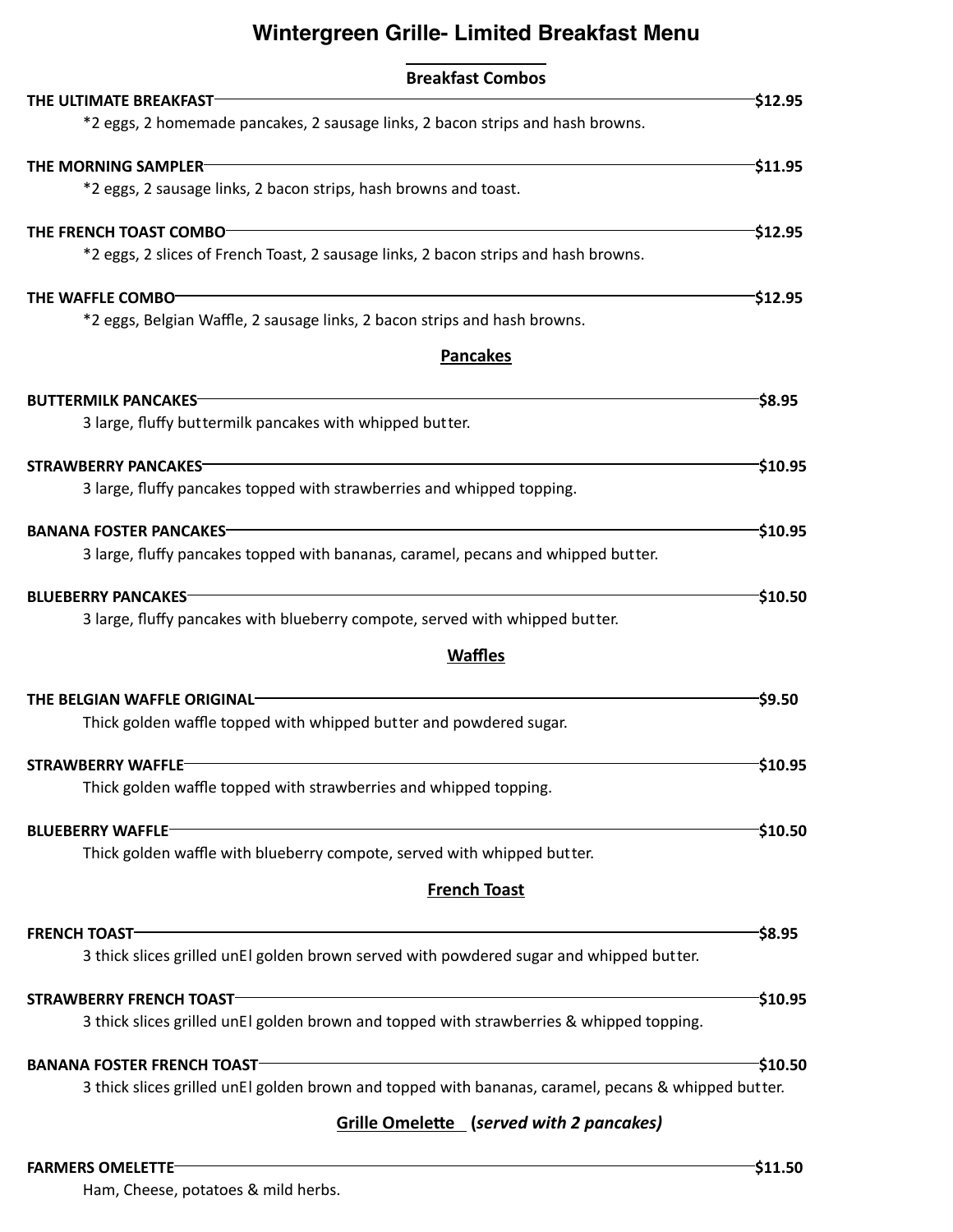| <b>WESTERN OMFLETTE</b>                                                                           | \$11.50       |
|---------------------------------------------------------------------------------------------------|---------------|
| Ham, cheese, green pepper & onion.                                                                |               |
| <b>VEGGIE OMELETTE</b><br>Tomato, cheese, mushrooms, green pepper & onion.                        | \$10.75       |
| <b>Breakfast Classics (served with 2 pancakes)</b>                                                |               |
| <b>BACON &amp; EGGS</b>                                                                           | \$9.95        |
| 2 eggs and 3 strips of bacon.                                                                     |               |
| <b>SAUSAGE AND EGGS</b>                                                                           | \$9.95        |
| 2 eggs and 3 sausage links.                                                                       |               |
| <b>COUNTRY FRIED STEAK &amp; EGGS</b>                                                             | \$12.95       |
| Our tender lightly breaded beef paCy, fried and smothered with Country Gravy. Served with 2 eggs. |               |
| <b>CORN BEEF HASH &amp; EGGS</b>                                                                  | <b>S10.95</b> |

Grilled Corned Beef Hash served with 2 eggs cooked to your liking.

**Add hash browns to any omele�e or egg specialty for \$1.50. Add cheese, onions, green peppers or salsa for \$.95/per item.**

| <b>Sides</b>                                                                           |              |  |  |
|----------------------------------------------------------------------------------------|--------------|--|--|
| GOLDEN HASH BROWNST<br>Add cheese, onions, green peppers, salsa for \$.95/<br>per item | \$2.75       |  |  |
| <b>CRISP BACON</b>                                                                     | \$3.95       |  |  |
| SAUSAGE LINKS                                                                          | S3. 75       |  |  |
| TURKEY PATTIES                                                                         | \$3.95       |  |  |
| HOT OATMFAL <sup>-</sup>                                                               | <b>S3.75</b> |  |  |
| <b>CRISP DRY CEREAL</b>                                                                | S3.75        |  |  |

| ON THE GO!              |        |
|-------------------------|--------|
| <b>MUFFIN</b>           | \$2.25 |
| <b>CHOCOLATE DONUT-</b> | \$1.65 |
| <b>YOGURT</b>           | \$1.95 |